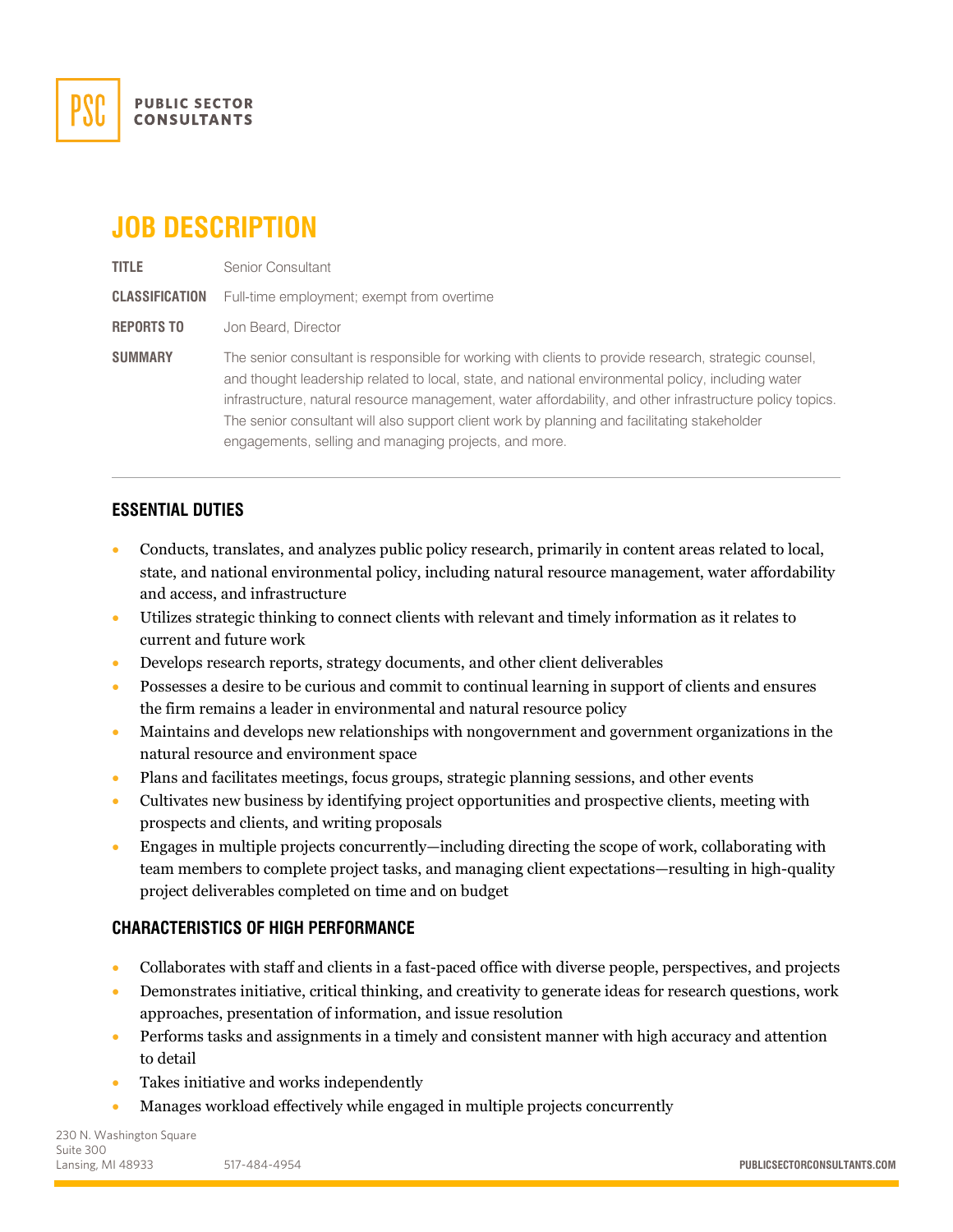- Understands the complexities of energy and environmental policy and has a knowledge base from which to draw
- Maintains a fact-based, unbiased approach when researching and presenting on policy topics
- Possesses a strong understanding of Michigan's water infrastructure laws, rules, and regulations

## **QUALIFICATIONS**

- A bachelor's degree, preferably in a field related to energy policy and regulation, natural resources, environmental studies, public policy/administration, or related fields
- A minimum of seven years of relevant work experience is required
- Experience working with diverse stakeholders and building consensus
- Experience working on climate policy at the local or state level is desired
- Strong research and writing skills, with the ability to accurately interpret data and write concisely
- Demonstrated experience performing comparable duties
- Knowledge of and interest in environmental and energy policy
- Professional certifications and/or credentials, such as the Leadership in Energy and Environmental Design Accredited Professional credential, are desired
- Strong competency using Microsoft Office suite, including Word, PowerPoint, and Excel

## **WORK ENVIRONMENT**

Public Sector Consultants has a flexible work location policy that allows employees the ability to work from a location that best meets their personal needs while also balancing the needs of the firm. Work is primarily performed indoors, with extended periods (approximately eight hours or more a day) at a computer or on the telephone. The nature of the work has frequent interruptions and requires contact with the public and clients, performance of repetitive tasks, and strong communication skills. While the employee may be required to work beyond traditional business hours, PSC strives for staff to maintain a healthy work-life balance.

# **COMPENSATION**

- Salary commensurate with education and experience
- Eligibility for company profit share
- Competitive medical, dental, life, disability, voluntary vision, and voluntary legal insurance plans
- Company 401(k) contribution
- Paid time off granted upon start date
- Eleven paid holidays per year
- YMCA membership

# **TO APPLY FOR THIS POSITION**

Submit a cover letter and resume through the job posting on our website:

[www.publicsectorconsultants.com/careers.](http://www.publicsectorconsultants.com/careers) All materials must be submitted as PDF or Word documents. If you have trouble with the upload page or have questions about the position, please email: [humanresources@publicsectorconsultants.com.](mailto:humanresources@publicsectorconsultants.com)